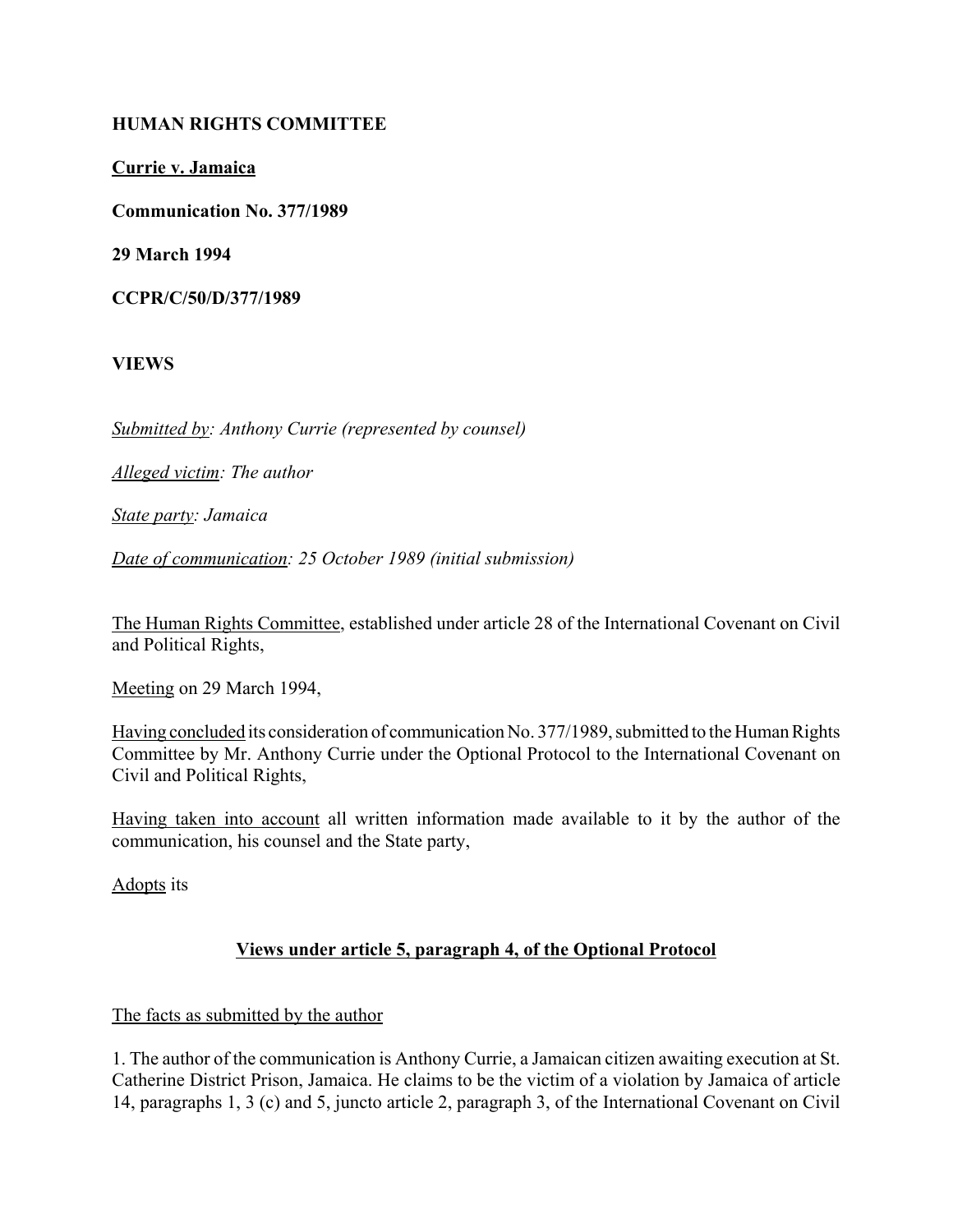and Political Rights. He is represented by counsel.

2.1 The author states that he was charged with the murder, on 18 April 1978, of Ezekiel Segree. Prior to the murder, the author and the deceased had been engaged in an argument. The author alleges that the deceased pulled a knife and injured him. During the trial medical evidence was not called for by the author's lawyer in order to determine whether the author's scar could have been the result of a wound inflicted at the time of the murder; the prosecution witnesses testified that the deceased had not been the aggressor.

2.2 On 8 December 1978, the author was sentenced to death. The author appealed the judgement on the ground that the judge had misdirected the jury on the issue of self-defence. The Jamaican Court of Appeal dismissed his appeal on 11 October 1980. The author subsequently filed a petition for special leave to appeal to the Judicial Committee of the Privy Council. On 20 February 1987, his petition was dismissed in the absence of a written judgement of the Jamaican Court of Appeal. Counsel had invited the Judicial Committee to allow the petition on the basis that the failure of the Court of Appeal to issue a written judgement in a capital case was such a serious violation of the principles of natural justice that leave to appeal should be granted, or to remit the case to Jamaica with a direction under section 10 of the Judicial Committee Act 1844 that the Court of Appeal be required to provide written reasons.

2.3 Section 10 of the 1844 Act (as revised on 31 March 1978) stipulates:

"It shall be lawful for the said Judicial Committee to make an order or orders on any court in any colony of foreign settlement, or foreign dominion of the crown, requiring the judge or judges of such court to transmit to the clerk of the Privy Council a copy of the notes of evidence in any case tried before such court, and of the reasons given by the judge or judges for the judgement pronounced in any case brought by appeal or by writ of error before the said Judicial Committee."

2.4 The Judicial Committee did not adopt either of the proposed courses and instead dismissed the application for leave to appeal.

## The complaint

3.1 The author claims that he has been denied the right to have his conviction and sentence reviewed by a higher tribunal because of the Court of Appeal's failure to issue a written judgement and the subsequent failure of the Judicial Committee to exercise its powers under section 10 of the 1844 Act. He states that he failed to win special leave to appeal to the Judicial Committee because, in the absence of written judgement, he was unable to explain the grounds on which he was seeking leave to appeal and to include copies of the Appeal Court's judgement.

3.2 The author further contends that the failure of the Court of Appeal to issue a written judgement, despite repeated requests on his behalf, violates his right to be tried without undue delay, as in the absence of a written judgement he is unable to pursue effectively his right of appeal to the Judicial Committee of the Privy Council.

3.3 The author further submits that by failing to provide him with an accessible legal procedure for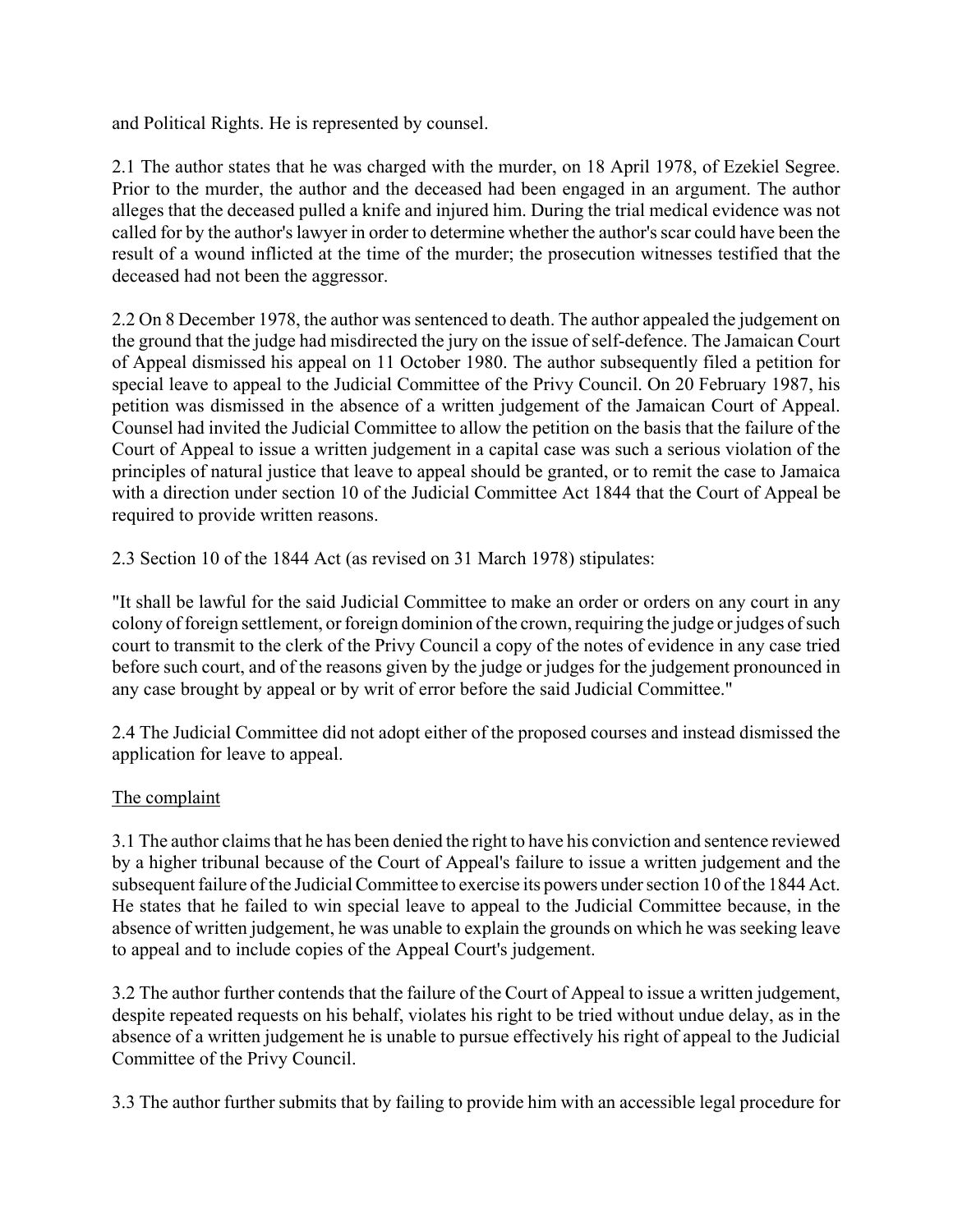the enforcement of his constitutional rights, the State party denied him the right of access to court to seek redress for the violations of his fundamental rights. The author argues that this failure constitutes a violation of article 14, paragraph 1, juncto article 2, paragraph 3, of the Covenant.

3.4 In support of his allegations the author adduces relevant judicial precedents from the case law of Commonwealth countries, the United States of America, the European Court of Human Rights and the Human Rights Committee. a/

## The State party's observations and the author's clarifications

4.1 By submission of 11 January 1990, the State party argues that the communication is inadmissible on the ground of failure to exhaust all domestic remedies.

4.2 The State party submits that the author's right to a fair trial without undue delay and the right to access to court for the determination of criminal charges against him are guaranteed in section 20 (1) of the Jamaican Constitution. Under section 25, any person who alleges that a fundamental right guaranteed in the Constitution has been, is being or is likely to be contravened in relation to him may apply to the Supreme (Constitutional) Court for redress. The State party states that the Supreme Court may make such orders, issue such writs and give such directions as it may consider appropriate for the purpose of enforcing or securing the enforcement of any of the rights to which the person is entitled.

4.3 The State party argues that, since the author has taken no steps to secure his constitutional remedies, he has therefore not exhausted domestic remedies as required by article 5, paragraph 2 (b), of the Optional Protocol.

5.1 In his comments on the State party's observations, the author explains why, in his opinion, his communication meets the requirements of article 5, paragraph 2 (b), of the Optional Protocol. While conceding that he has not sought to exercise his right under section 25 (1) of the Jamaican Constitution to seek redress for the alleged breach of his constitutional rights before the Supreme Court, he argues that, in practical terms, because of lack of means, this right is not available to him and is therefore not an effective domestic remedy. He submits that he cannot be required to exhaust a remedy that is neither available nor effective.

5.2 The author argues that the State party has rendered his constitutional rights meaningless and nugatory by failing to provide legal aid for constitutional motions. He contends that without the assistance of a lawyer, he is unable to pursue the complex legal procedures that a constitutional motion entails. He states that he has been unsuccessful in finding an attorney willing to represent him on a pro bono basis. He contends that he is therefore being denied effective access to court for the determination of his constitutional rights.

## The Committee's decision on admissibility

6. At its forty-fourth session, the Committee considered the admissibility of the communication. It noted the State party's contention that the communication was inadmissible because of the author's failure to pursue the constitutional remedies said to be available to him. In this context, the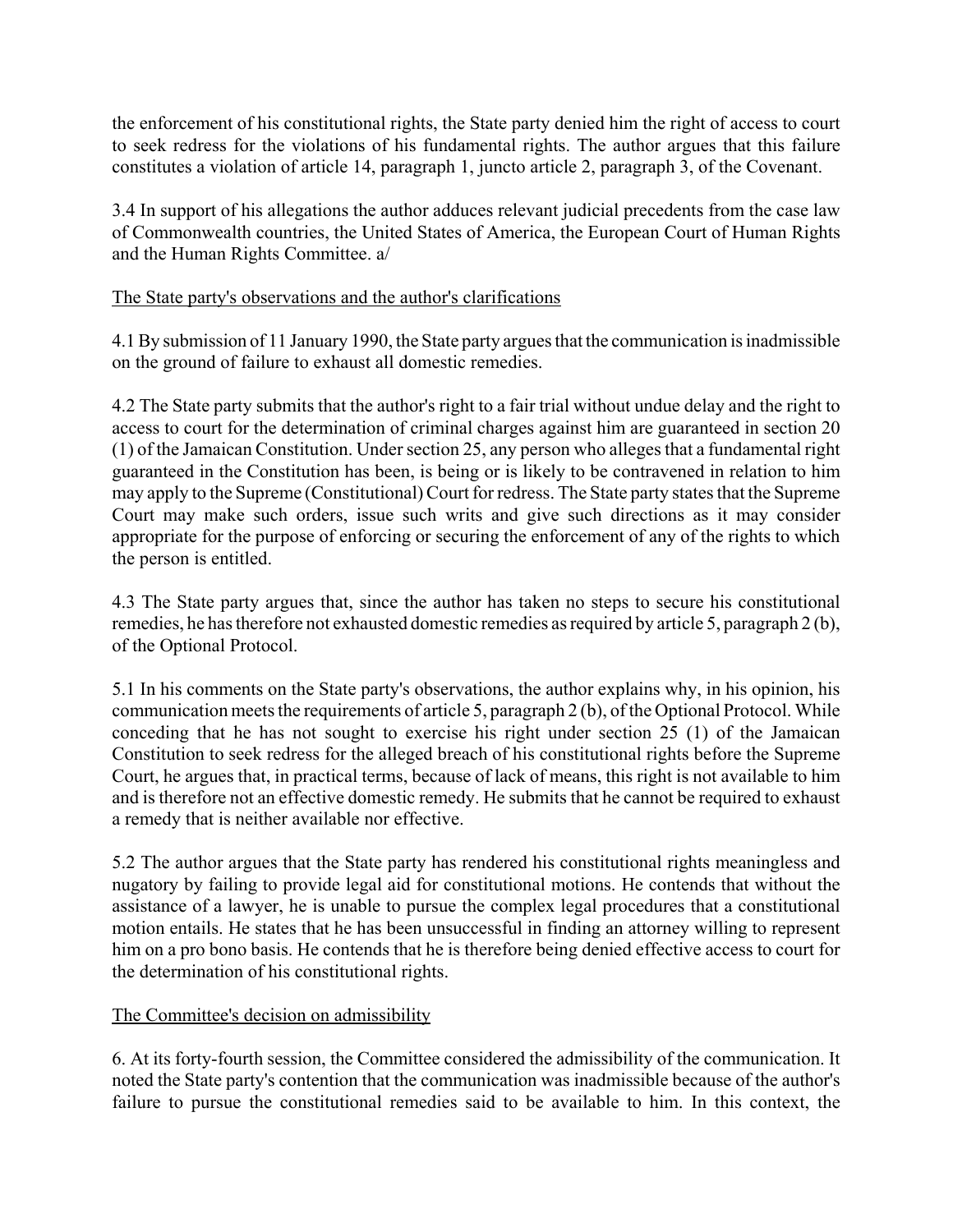Committee recalled its constant jurisprudence that domestic remedies within the meaning of the Optional Protocol must be both available and effective; it considered that, in the absence of legal aid for purposes of filing a constitutional motion, the recourse to the Supreme Court under section 25 of the Jamaica Constitution did not constitute a remedy which is both available and effective within the meaning of article 5, paragraph 2 (b), of the Optional Protocol.

7. On 20 March 1992, the Committee therefore declared the communication admissible in so far as it might raise issues under article 14, paragraphs 1, 3 (c) and 5, of the Covenant.

# Review of admissibility

8. By submission of 16 February 1993, the State party maintains that the communication is inadmissible for failure to exhaust domestic remedies. It challenges the Committee's finding that a constitutional motion does not provide an adequate and effective remedy in the absence of legal aid. In this context, the State party submits that the Covenant does not require States parties to provide legal aid in all cases, but only, under article 14, paragraph 3 (d), to persons charged with a criminal offence where the interests of justice so require.

9. In his comments, dated 21 June 1993, on the State party's submission, the author refers to his earlier comments concerning the admissibility of the communication.

10. The Committee has taken note of the arguments submitted to it by the State party and the author and reiterates that domestic remedies within the meaning of the Optional Protocol must be both available and effective. The Committee considers that, in the absence of legal aid, a constitutional motion does not, in the circumstances of the instant case, constitute an available remedy within the meaning of article 5, paragraph 2 (b), of the Optional Protocol. There is therefore no reason to revise the Committee's earlier decision on admissibility of 20 March 1992.

## Examination of the merits

11. As to the merits of the communication, the State party argues that the author's allegations do not reveal a violation of the Covenant. With regard to the author's allegation that article 14, paragraph 5, has been violated, the State party submits that the author has had his case reviewed by the Court of Appeal as well as by the Privy Council.

12.1 With regard to his claim under article 14, paragraphs 3 (c) and 5, of the Covenant, that he has been denied the right to have his conviction and sentence reviewed by a higher tribunal without undue delay, the author refers to the Committee's prior jurisprudence, b/ where the Committee found violations of article 14, paragraphs 3 (c) and 5, since the failure of the court to issue a written judgement denied the complainants the possibility of an effective appeal without undue delay. The author points out that it has been 15 years since he was originally charged with murder and nearly 13 years since the Court of Appeal orally dismissed his appeal and that no written judgement has been issued as yet. He challenges the State party's statement that his

case had been examined by the Privy Council and states that the Privy Council merely denied him leave to appeal because he was unable to meet the requirements of the Council's rules of procedure, namely, to explain the grounds on which he was seeking special leave to appeal and to include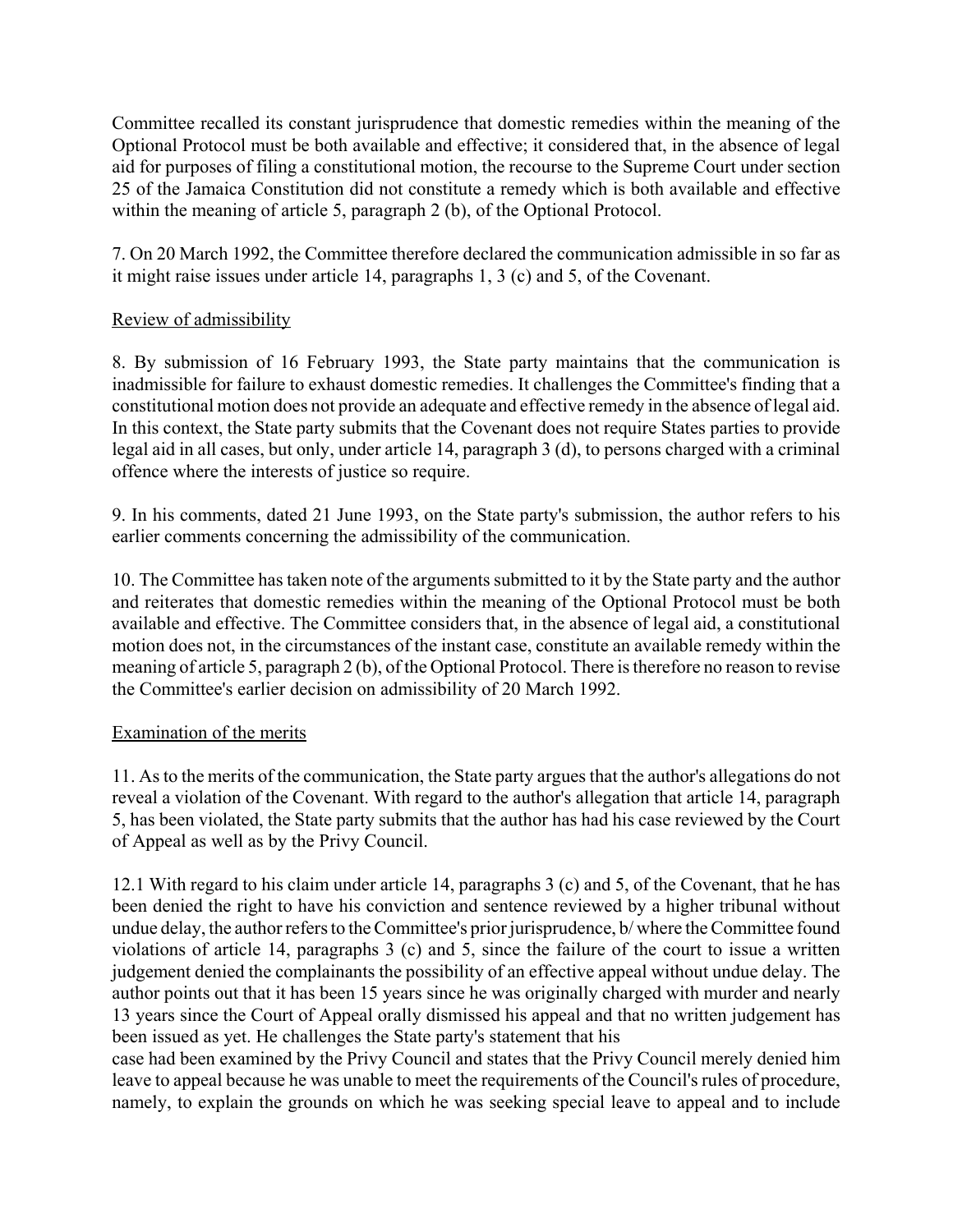copies of the Appeal Court's judgement with his petition.

12.2 With regard to his claim under article 14, paragraph 1, of the Covenant, that he has been denied the right of access to court to seek constitutional redress for the violation of his human rights, the author submits that the high legal costs involved in seeking constitutional redress are well beyond his means and that no legal aid is provided for constitutional motions. He moreover claims that the complicated nature of the system of constitutional redress makes it inaccessible to him without legal assistance. He argues that although the Covenant does not oblige States parties to provide legal aid in respect of civil actions, States parties are under an obligation to give effect to the rights and remedies set out in the Covenant. The author argues that the absence of legal aid for constitutional motions and the absence of a simple and accessible procedure for constitutional redress deny him effective access to the constitutional court, so that he cannot enjoy his right under article 14, paragraph 1, to a fair and public hearing for the determination of his rights and obligations.

13.1 The Committee has considered the communication in the light of all information made available to it by the parties, as required under article 5, paragraph 1, of the Optional Protocol.

13.2 The author has claimed that the absence of legal aid for the purpose of filing a constitutional motion itself constitutes a violation of the Covenant. The Committee notes that the Covenant does not contain an express obligation as such for a State to provide legal aid for individuals in all cases but only, in accordance with article 14, paragraph 3 (d), in the determination of a criminal charge where the interests of justice so require.

13.3 The Committee is aware that the role of the Constitutional Court is not to determine the criminal charge itself, but to ensure that applicants receive a fair trial in all cases, whether criminal or civil. The State party has an obligation, under article 2, paragraph 3, of the Covenant, to make the remedies in the Constitutional Court addressing violations of fundamental rights available and effective.

13.4 The determination of rights in proceedings in the Constitutional Court must conform with the requirements of a fair hearing in accordance with article 14, paragraph 1. In this particular case, the Constitutional Court would be called on to determine whether the author's conviction in a criminal trial has violated the guarantees of a fair trial. In such cases, the application of the requirement of a fair hearing in the Constitutional Court should be consistent with the principles in paragraph 3 (d) of article 14. It follows that where a convicted person seeking constitutional review of irregularities in a criminal trial has not sufficient means to meet the costs of legal assistance in order to pursue his constitutional remedy and where the interests of justice so require, legal assistance should be provided by the State. In the present case the absence of legal aid has denied to the author the opportunity to test the regularities of his criminal trial in the Constitutional Court in a fair hearing, and is thus a violation of article 14, paragraph 1, juncto article 2, paragraph 3.

13.5 The author also claims that the failure of the Court of Appeal to issue a written judgement violates his right under article 14, paragraph 3 (c), to be tried without undue delay, and his right under article 14, paragraph 5, to have his conviction and sentence reviewed. The State party had not provided any information to show that the Judicial Committee of the Privy Council dismissed the author's petition for special leave to appeal on any grounds other than the absence of a written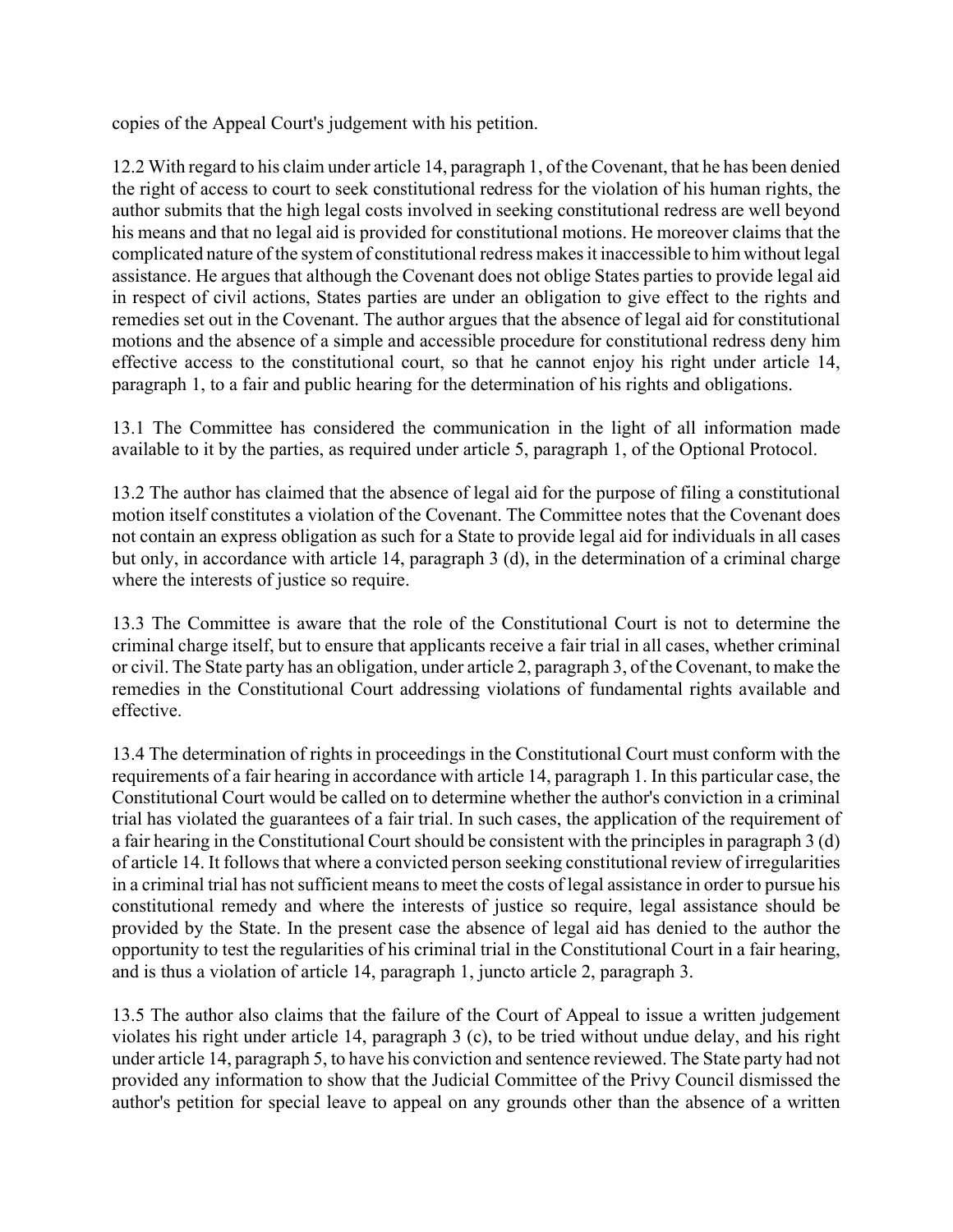judgement of the Court of Appeal. In the circumstances, the Committee finds that the author has been barred from making effective use of the remedy of petitioning the Judicial Committee of the Privy Council for special leave to appeal. The Committee recalls that article 14, paragraph 3 (c), and article 14, paragraph 5, are to be read together, so that the right to review of conviction and sentence must be made available without undue delay. c/ In this connection, the Committee refers to its earlier jurisprudence b/ and reaffirms that under article 14, paragraph 5, a convicted person is entitled to have, within reasonable time, access to written judgements, duly reasoned, for all instances of appeal in order to enjoy the effective exercise of the right to have conviction and sentence reviewed by a higher tribunal according to law. The Committee is of the opinion that the failure of the Court of Appeal to issue a written judgement, 13 years after the dismissal of the appeal, constitutes a violation of article 14, paragraphs 3 (c) and 5.

13.6 The Committee is of the opinion that the imposition of a sentence of death upon conclusion of a trial in which the provisions of the Covenant have not been respected constitutes, if no further appeal against the sentence is possible, a violation of article 6 of the Covenant. As the Committee noted in its general comment 6 (16), the provision that a sentence of death may be imposed only in accordance with the law and not contrary to the provisions of the Covenant implies that "the procedural guarantees therein prescribed must be observed, including the right to a fair hearing by an independent tribunal, the presumption of innocence, the minimum guarantees for the defence and the right to review by a higher tribunal." d/ In the present case, since the final sentence of death was passed without due respect for the requirements for a fair trial set out in article 14, paragraphs 3 (c) and 5, there has accordingly also been a violation of article 6 of the Covenant.

14. The Human Rights Committee, acting under article 5, paragraph 4, of the Optional Protocol to the International Covenant on Civil and Political Rights, is of the view that the facts before it disclose a violation of article 14, paragraph 1, juncto article 2, paragraph 3, article 14, paragraphs 3 (c) and 5, and consequently article 6 of the International Covenant on Civil and Political Rights.

15. In capital punishment cases, the obligation of States parties to observe rigorously all the guarantees for a fair trial set out in article 14 of the Covenant admits of no exception. The failure to provide Mr. Currie an effective right to appeal without undue delay in accordance with article 14, paragraphs 3 (c) and 5, of the Covenant, means that he did not receive a fair trial within the meaning of the Covenant. Consequently, he is entitled, under article 2, paragraph 3 (a), of the Covenant, to an effective remedy. The Committee is of the view that in the circumstances of the case, this entails his release. The State party is under an obligation to ensure that similar violations do not occur in the future.

16. The Committee would wish to receive information, within ninety days, on any relevant measures taken by the State party in respect of the Committee's views.

[Adopted in English, French and Spanish, the English text being the original version.]

Notes